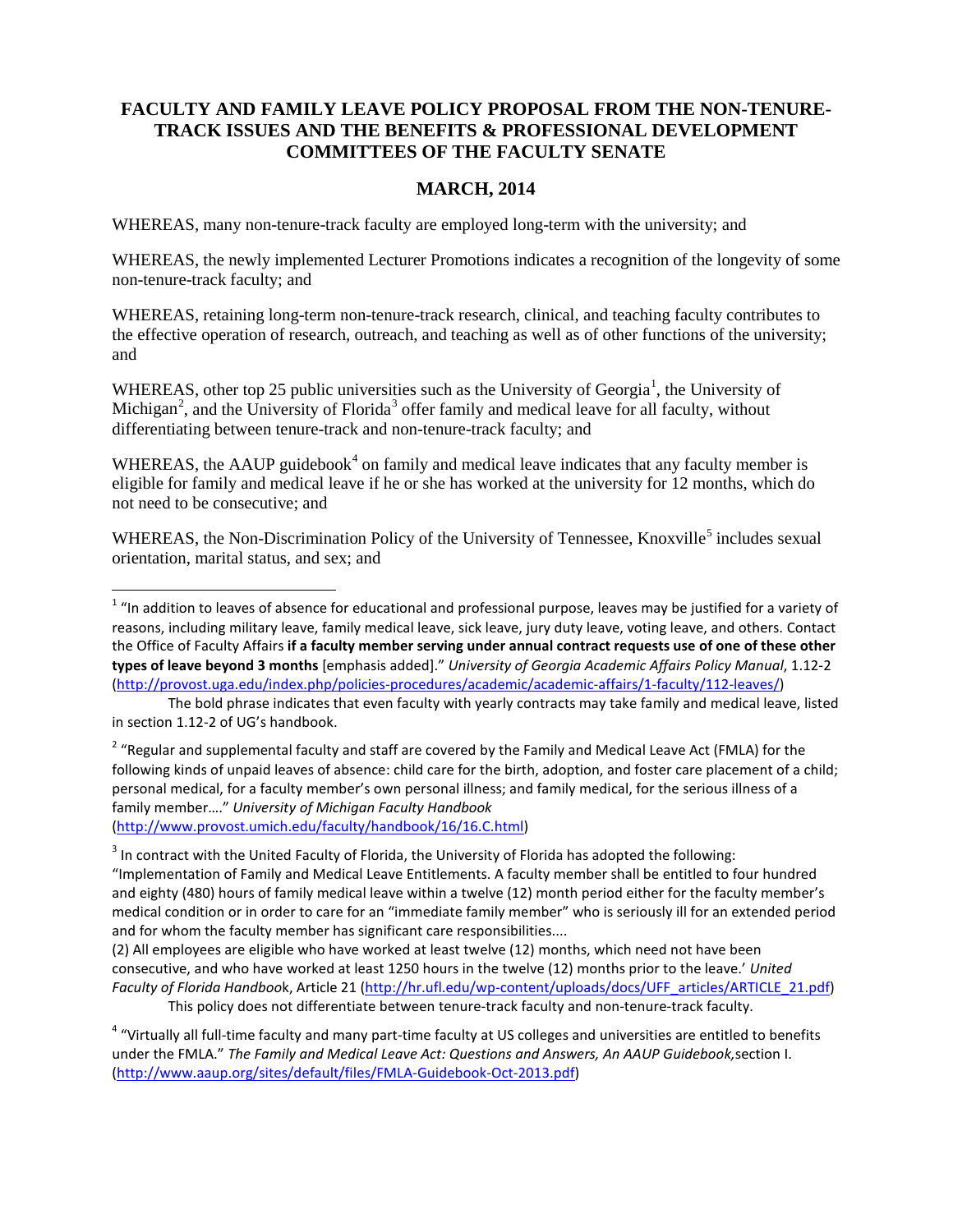WHEREAS, the VolVision<sup>[6](#page-1-0)</sup> states that University of Tennessee values broad diversity, including people of all sexual orientations, gender identities, and genders; and

WHEREAS, other top 25 public universities such as University of North Carolina-Chapel Hill<sup>[7](#page-1-1)</sup>, University of Florida<sup>[8](#page-1-2)</sup>, and The Ohio State University<sup>[9](#page-1-3)</sup> include domestic partners in university family leave; and

WHEREAS, The University of Tennessee's Non-Discrimination Policy includes pregnancy; and

WHEREAS, The University of Tennessee should not limit the number of times family leave benefits can be used for the arrival of a child.

THEREFORE, BE IT RESOLVED, that the Faculty Senate requests that the Office of the Provost make the following changes to the Faculty and Family Leave Policy (new language underlined; deleted language struck through):

## **Faculty and Family Leave Policy**

### **Scope**

Family care policies for non-tenured/non-tenure track faculty members on 12-month appointments are addressed by the HR policies on Family and Medical leave (see policy HR 0338), sick leave (HR 0380), or other types of leave (see HR 0355). These faculty members should see the Human Resources web site for details and procedures pertaining to this policy.

Lecturers and faculty members on 9-month, non-tenure track appointments are entitled to work directly with their department head or hiring unit supervisor to negotiate mutually agreeable terms for leave and/or service/workload modifications. These agreements should be made in writing with a copy to the faculty member's Human Resources and departmental files. Note: specific medical information should be excluded from these agreements and should be maintained in a separate file either in the department or in HR.

The provisions in the section below are intended to provide guidance for tenured or tenure-track-faculty members who require work modifications for reasons related to family care-giving responsibilities in accordance with the Faculty Handbook (6.4.2) which states that:

"certain 9-month faculty members may be eligible for certain additional benefits such as modifying service requirements and extending the tenure-track probationary status."

 <sup>5</sup> <http://oed.utk.edu/statement>

<span id="page-1-0"></span><sup>6</sup> <http://www.utk.edu/volvision-top25/mission.php>

<span id="page-1-1"></span><sup>7</sup> [http://academicpersonnel.unc.edu/faculty-policies-procedures-guidelines/leave/faculty-serious-illness-major](http://academicpersonnel.unc.edu/faculty-policies-procedures-guidelines/leave/faculty-serious-illness-major-disability-and-parental-leave-policy)[disability-and-parental-leave-policy](http://academicpersonnel.unc.edu/faculty-policies-procedures-guidelines/leave/faculty-serious-illness-major-disability-and-parental-leave-policy)

<span id="page-1-2"></span><sup>8</sup> [http://hr.ufl.edu/wp-content/uploads/docs/UFF\\_articles/ARTICLE\\_21.pdf](http://hr.ufl.edu/wp-content/uploads/docs/UFF_articles/ARTICLE_21.pdf)

<span id="page-1-3"></span><sup>9</sup> <http://hr.osu.edu/public/documents/forms/dompaaff.pdf>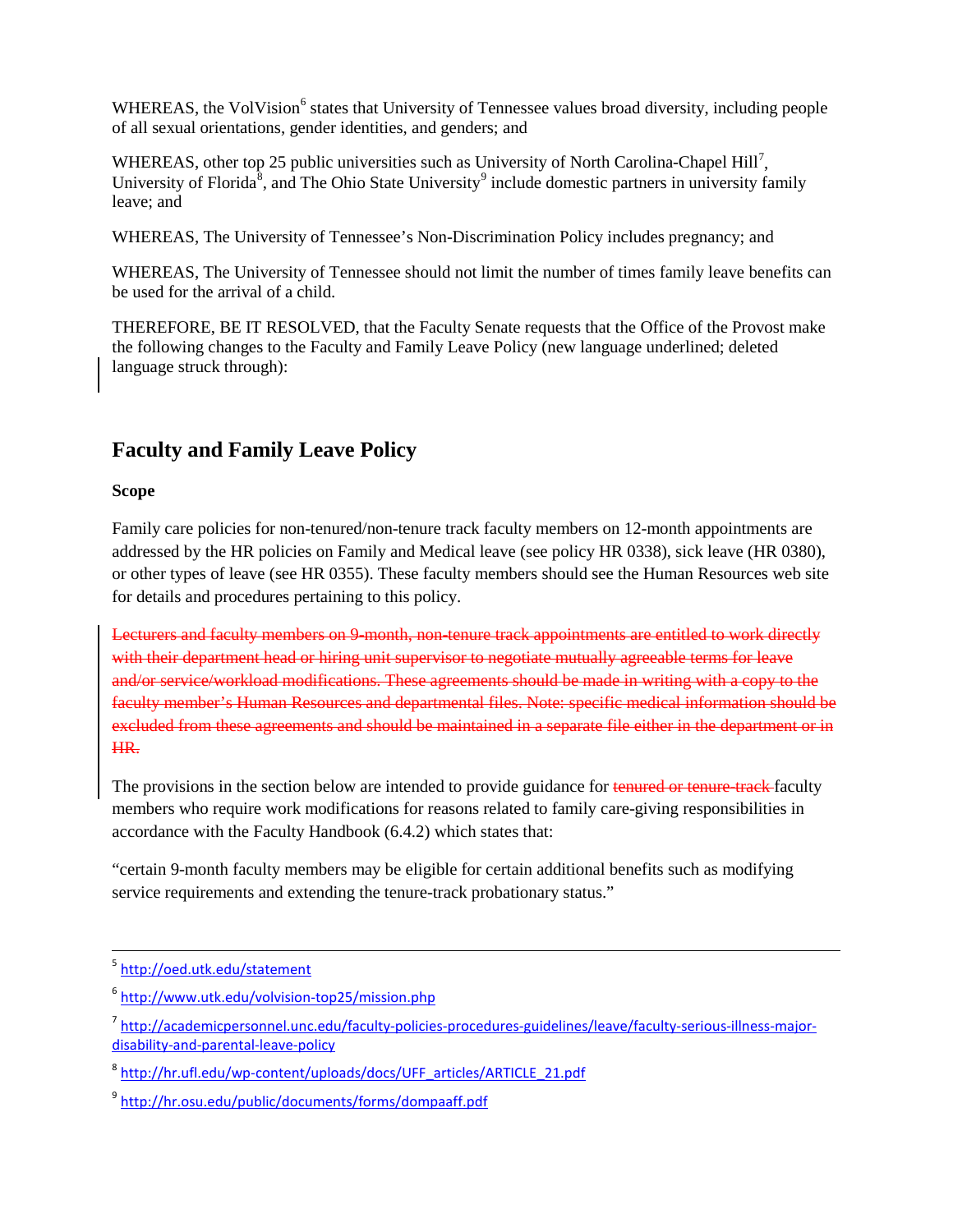In all circumstances noted above, actions taken under these policies should not affect decisions concerning tenure or other merit-based evaluations. Annual merit reviews are conducted according to jobrelated criteria, which are unrelated to those involved in the family care policies.

Note: specific medical information should be excluded from the following agreements and should be maintained in a separate file either in the department or in HR.

# **Provisions For 9-Month Tenured and Tenure-Track Faculty Members**

## **Leave of Absence without Pay**

l

**Tenure-track f**Faculty members who have a serious illness, or who have primary responsibility for the care of a child or an ill or disabled parent, spouse, or other family member, may request leave without pay pursuant to HR0355. This leave normally will be approved for no more than one year. The faculty member should request leave without pay in a letter to the department head or other administrative officer, who then will forward the request and his/her recommendation to the appropriate dean. The dean will forward the request and his/her recommendation to the Vice Provost for Faculty Affairs who will make the final decision on the request.

Eligibility for fringe benefits during the leave of absence without pay for family care reasons shall be governed by the policies applicable to other leaves of absence without pay (HR 0355). Faculty members requesting leave of absence without pay should initiate this process by completing the appropriate HR form for Family and Medical Leave and submitting it to his/her department head who may require medical certification.

### **Faculty Modified Duties Assignment (FMDA) Related to Illness**

If warranted by serious faculty illness or by illness of a child, parent, spouse, same-gendered spouse not recognized by the state of Tennessee -or domestic partner<sup>[∗](#page-2-0)</sup> family member for whom a tenure track faculty member has primary care-giving responsibility, modifications in the faculty member's service, while maintaining full pay, may be requested by the faculty member and approved by his/her department head and dean who will forward their recommendation to the Vice Provost for Faculty Affairs for approval. Modifications in service normally will not exceed one year in duration and may include the following:

1. temporarily reduced research, teaching, and/or /service load, or

<span id="page-2-0"></span><sup>\*</sup> For purposes of this policy, the term "domestic partners" shall be defined as two individuals (regardless of gender) who have reached at least 18 years old, who live together in the same residence in a long-term relationship of indefinite duration with an exclusive mutual commitment, who are not related to the other by blood or marriage, and who are responsible for each other's welfare and share financial obligations, as evidenced by three of the following types of documentation which should be provided upon request: (a) joint mortgage or lease; (b) designation of domestic partner as beneficiary for life insurance; (c) designation in will of domestic partner as primary beneficiary upon death; (d) domestic partnership agreement; (e) powers of attorney for property; (f) powers of attorney for health care; and (g) joint ownership of a motor vehicle, joint checking account, or joint credit account.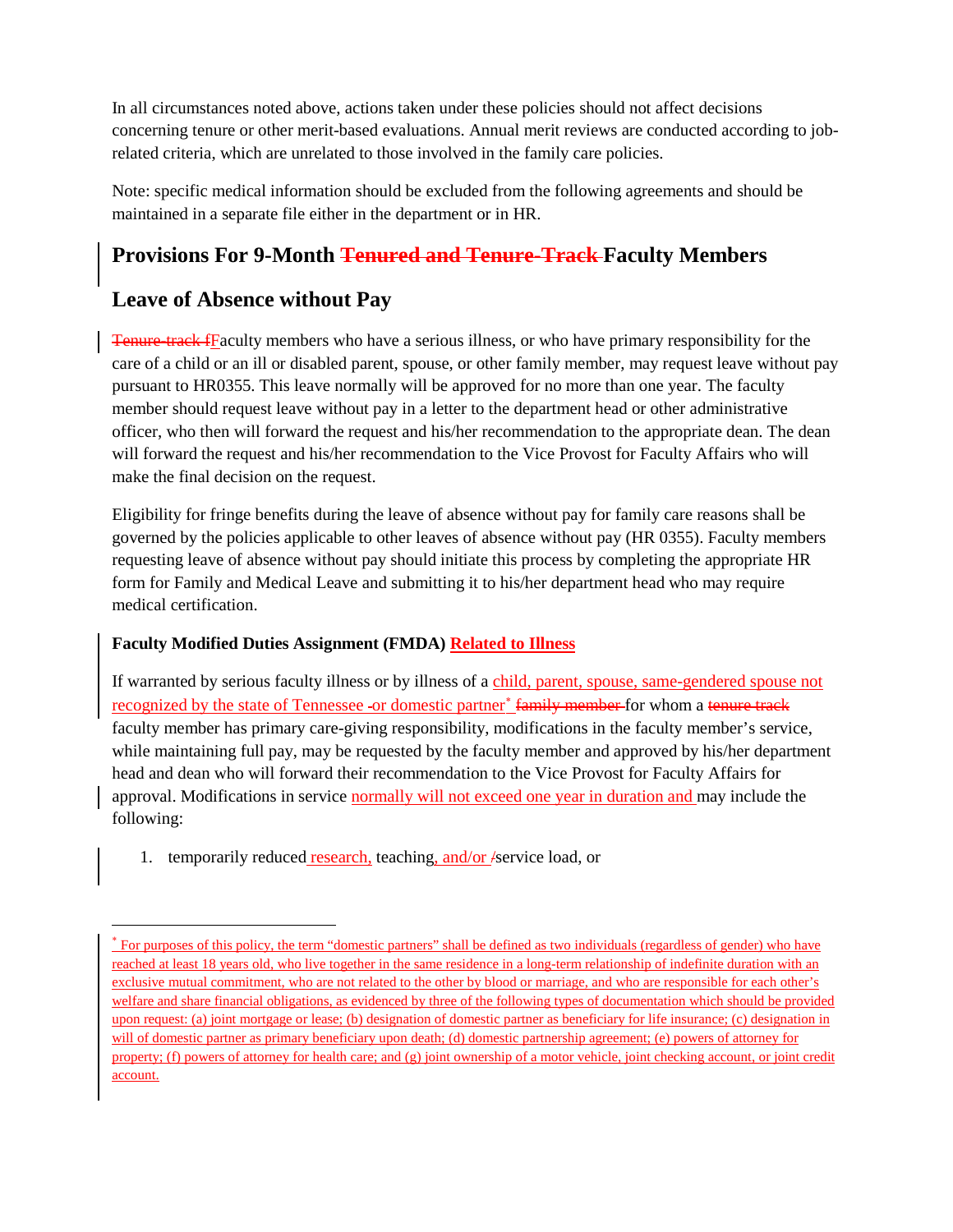2. other mutually acceptable arrangement, such as course banking, and normally will not exceed one year in duration.

Administrative cooperation in addressing the faculty member's need for temporary time away from research, the classroom, and/or /service is strongly encouraged.

### **FMDA Related to the Arrival of a Child**

As a matter of right, tenured and tenure-track faculty as well as non-tenure-track faculty on multi-year contracts may modify their responsibilities for up to one semester at full pay while managing the arrival of a child through birth, adoption, or foster care. These modified duties during leave would include:

- Complete teaching release for one semester; non-teaching faculty receive up to fifteen (15) calendar weeks of leave.
- Complete release from on-campus schedule meeting and obligations (although remote attendance may be desirable),
- Research obligations/opportunities to be negotiated.
- Other desirable and negotiated accommodations.

Non-tenure-track faculty on yearly contracts may modify their responsibilities for up to one semester at full pay while managing the arrival of a child through birth, adoption, or foster care. These modified duties may include:

- 1. temporarily reduced research, teaching, and/or service load, or
- 2. other mutually acceptable arrangement such as course banking.

Administrative cooperation in addressing the faculty member's need for temporary time away from research, the classroom, and/or service is strongly encouraged.

This These rights applyies, regardless of gender or marital status, to the primary care-giver for pre-schoolaged children. The maximum period of modified duties is one semester within 12 months of the child's arrival (even in the event of multiple birth or placement of multiple children), and modified duties for this purpose may be requested-for each childbirth or adoptiontwice in the course of a career. If both parents qualify for a modified duties assignment, they may be required to use it in different semesters, especially if they reside in the same department.

Eligibility for fringe benefits during any modification in service shall be determined in accordance with the University Personnel Policy and procedure for each fringe benefit. A faculty member will not be required to make up or perform extra work to compensate for the use of this leave prior to or upon her/his return to work. The University will not discriminate in any manner against a faculty member on the basis of the faculty member's having exercised her or his rights to a parental leave. A faculty member shall notify his/her department chair and dean in writing if he/she will not be returning from leave as planned. Failure to report back to work at the end of the scheduled leave may be considered a voluntary resignation by the faculty member.